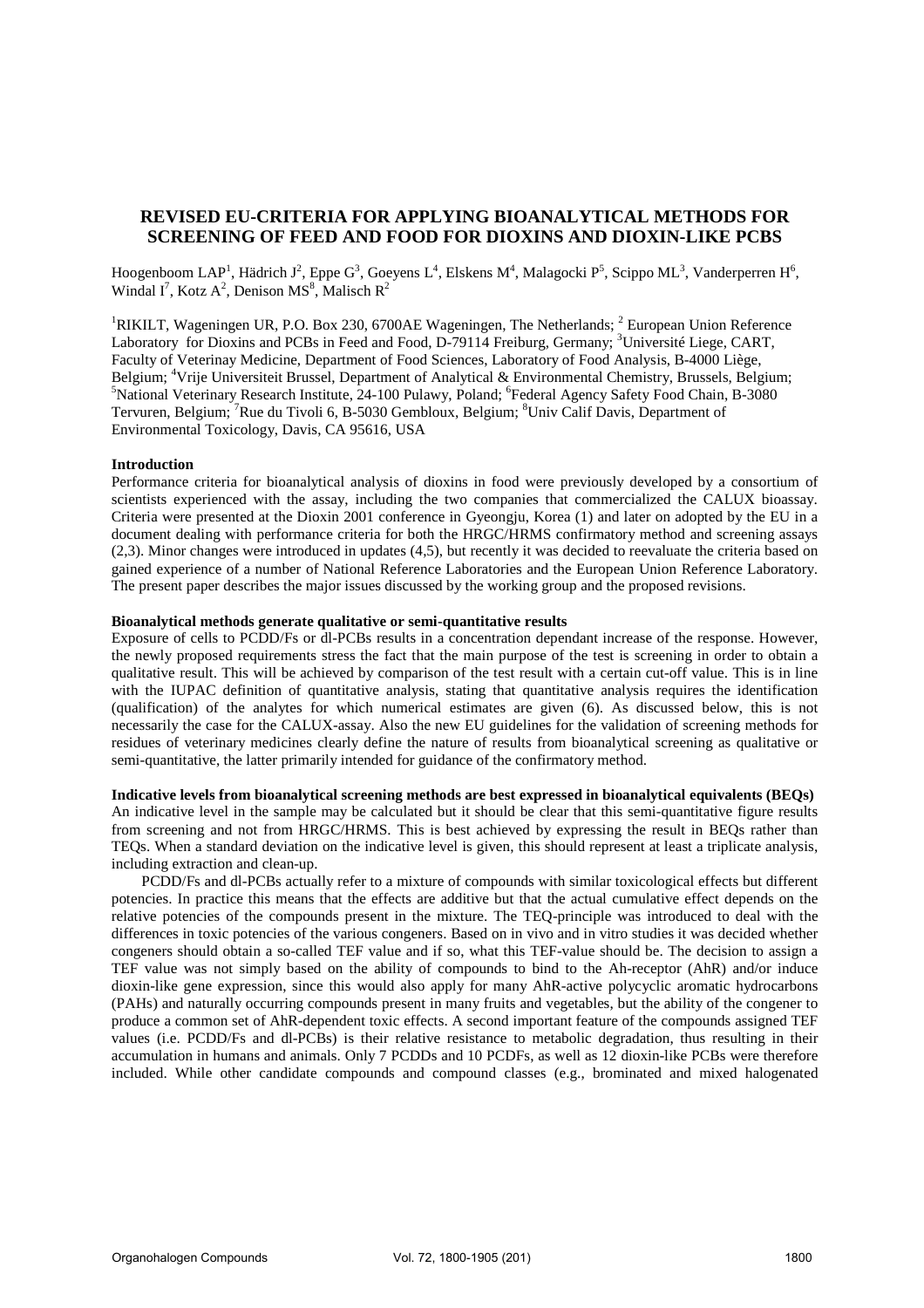dioxins/furans and polychlorinated naphthalenes) are being considered for inclusion in the TEF toxicity scheme, they have not yet been assigned TEF-values.

 In practice the current CALUX bioassays are to some extent selective towards these different classes of compounds. First of all, and very crucial for routine application, the test applies a clean-up with a sulfuric acid-silica column, which will remove many of the non-dioxin-like AhR agonists. In some cases an additional clean-up over activated carbon is used, intended to separate dl-PCBs from PCDD/Fs but also removing other undesired AhR active compounds. Secondly, the cells used for the assays are to some extent able to inactivate certain compounds by active metabolism. Nevertheless, in routine testing, certain types of products frequently show an elevated response that cannot be assigned to PCDD/Fs or dl-PCBs included in the TEQ principle. It cannot be excluded that this response is due to compounds that do not produce dioxin-like adverse effects and an expression of the result in TEQs may suggest otherwise. Nevertheless, the detection of potential novel risks is an important advantage of the use of a combined bioanalytical and chemo-analytical approach and follow-up of false-positive test results is recommended.

 Another important issue is the way in which the TEFs were assigned. While all available data on relative potencies were evaluated, there was a clear emphasis on those values directly associated with the production of toxic effects in animals or humans, if available. Such studies would include potential differences in pharmacokinetics but also evaluate the actual adverse effects beyond the initial steps of the mechanism of action of these compounds (i.e. the binding to the AhR and the subsequent change in gene expression, protein levels or enzymatic activities). The relative potencies derived in various studies may show a wide range and the assigned TEF-values are in practice weighted factors. Although there is a clear correlation between the assigned TEF-values and the relative response, expressed as a relative potencies (REPs), in the bioassays, there is not an exact 1 to 1 relationship. Also based on the deviation between REPs and TEFs, the result of a bioanalytical method can only provide an estimation of the total TEQ of a sample that would be derived from HRGC/HRMS analysis, where the levels of the individual congeners are determined, multiplied by the assigned TEF-value and summed.

#### **Bioassay calibration curve and working range**

The concentration-dependent production of the AhR-inducible enzyme luciferase (in the CALUX bioassay) follows the shape of a sigmoid-like curve, which can be characterized by a maximum response ( $R_{\text{max}}$ ), an EC<sub>50</sub>, being the concentration resulting in a half-maximal response, and a slope parameter at the  $EC_{50}$  value. In dose-response curves, residuals are not equal at all concentrations and therefore it seems justified to apply a weighted least squares (WLS) regression to fit a 4-parametric sigmoid Hill function. It has been shown, however, that in particular in the lower part of the curve even this fit is far from ideal. In WLS regression, a coefficient of determination  $(R^2)$  close to 1 does not guarantee a satisfactory regressive fit. A better curve fit is obtained when instead of optimizing the  $\mathbb{R}^2$ , the sum of squared residuals (SSR) is minimized.

 For routine testing it is important to know the concentration range that leads to a trustworthy result. It is clear that at low concentrations the influence of an unspecific background response on the results is strong, and a small variation in the response leads to large variations in the estimated level in the sample. The latter is also true for a response close to the maximum response  $(R_{\text{max}})$ . For this reason, it seems impossible to determine an LOD or LOQ solely based on the mean response and SD obtained with the solvent (DMSO). If determined at all, it should be set at a sample level showing a significantly elevated response in comparison with the non-contaminated sample.

 Standard solutions and sample extracts should be tested at least in duplicate wells. When using duplicates, a standard solution or a control extract tested in 4 to 6 wells distributed across the plate should produce a response or concentration (only possible in the working range) with a CV<15%.

 When calculating the concentrations from a TCDD calibration curve, values at the lower and higher end of the curve will show a high variation (CV). The working range is the area where this CV is smaller than 15%. The lower end of the working range (reporting limit) must further be set significantly (at least by a factor of three) above the procedure blanks. The upper end of the working range is usually represented by the  $EC_{70}$  value (70% of maximal effective concentration), but lower if the CV is higher than 15% in this range. The working range should be established during validation. Cut-off values (see below) must be within the working range.

The question that remains is what to do with samples with a test response outside the working range. Previously, the performance criteria included the obligation to dilute extracts to obtain a more reliable estimate. In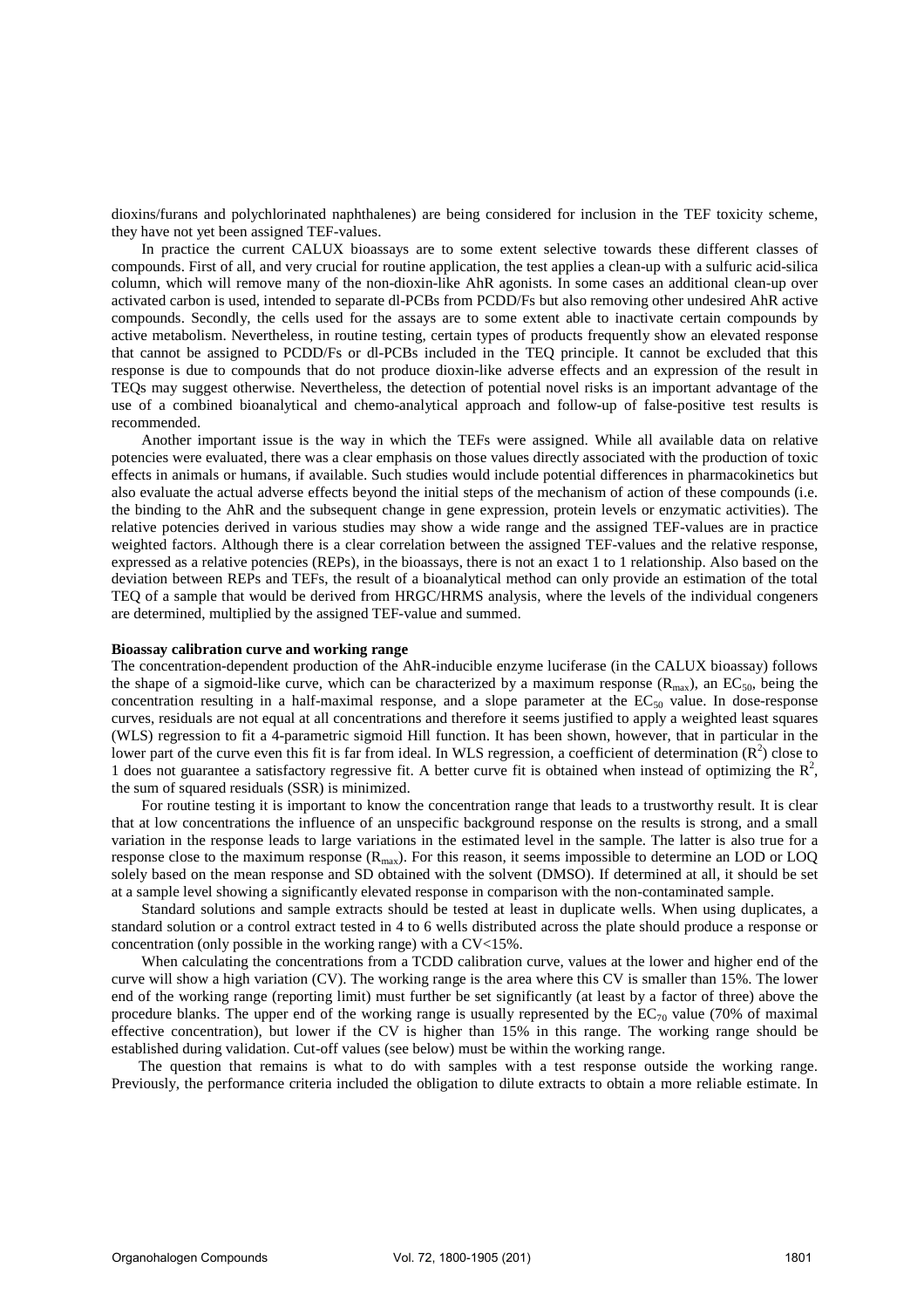practice, samples with a response lower than the working range will be negative (below cut-off) and require no further investigation. Samples showing a test response above the working range are possible candidates for high levels of PCDD/Fs and/or dl-PCBs and should be analyzed by HRGC/HRMS as soon as possible. Additional investigations to obtain a better estimate of the level of a suspected sample should certainly not delay the confirmatory analysis.

## **Recovery, reproducibility and repeatability**

Contrary to HRGC/HRMS, bioanalytical methods cannot control their extraction and clean-up process by including internal standards. This makes the assay potentially vulnerable to variations in extraction efficiency and the recovery of the compounds of interest. However, extensive analysis has revealed that the extraction and clean-up over acidic silica are processes with a high and reproducible recovery. More critical may be the evaporation of the final extract. In order to obtain a view on the real recovery, final extracts should also be examined by HRGC/HRMS as part of the validation studies.

 In current legislation, the requirement for the precision or relative standard deviation obtained under reproducibility conditions  $(RSD<sub>R</sub>)$  is set at <30%. Since this has serious consequences for the cut-off value (see below), it was decided to reduce this to 25%. In addition an  $RSD_r$  for repeatability was set to <20%.

#### **Determination of suitable cut-off values for checking compliance with maximum and/or action levels**

The most critical issue when applying a screening method is the cut-off value: "When should a sample be considered as suspected to be noncompliant and be further examined with a confirmatory method? And what is an acceptable fraction of samples that are in fact non-compliant, whereas a compliant measurement has been obtained (false-compliant decision)?" Previously, this so-called beta-error was set at 1% for screening methods for PCDD/Fs and dl-PCBs, whereas for other food contaminants 5% is common. A beta-error of 1% presents a number of difficulties, a very important one being the fact that it is very difficult to evaluate it during validation. Hundreds of positive samples of each sample matrix may have to be tested for this purpose. Furthermore, a low conservative cutoff level may have to be established, resulting in large numbers of false-noncompliant results (see below), making the application of any screening method less effective.

 The latter is also true when discussing whether cut-off values should be based on maximum levels (ML) or action levels (AL), the latter being around 2/3 of the ML for most matrices. The current EU strategy on dioxins and dl-PCBs is based on three pillars, maximum (ML), action (AL) and target levels (7). MLs were set to regulate compliance, whereas ALs were set as "early warning" for elevated levels to identify possible sources for contamination. Samples exceeding the AL but not the ML are compliant but may require further action to discover the source of the contamination. MLs were set for PCDD/F-TEQ and the sum of PCDD/F- and dl-PCB-TEQs, whereas ALs were set separately for PCDD/F-TEQ and dl-PCB-TEQ. MLs have been set according to the principle "strict but feasible". Data on levels in each type of product were collected and MLs were set around the 95-99% level, meaning that 1-5% of the samples with the highest levels would be noncompliant. For most sample matrices, ALs were set at 2/3 of the ML. The main focus of bioassays is to check compliance of samples, meaning that the control of MLs is the main point of interest. It may however be argued that bioassays should also detect most of the samples exceeding the AL, but no performance criteria were set for this purpose (see below).

 For determination of ML-based cut-off values, first the relationship between bioanalytical results (in BEQ) and HRGC/HRMS results (in TEQ) has to be established (e.g. by matrix-matched calibration experiments, involving reference samples spiked at 0, 0.5x, 1x and 2x maximum level, with 6 repetitions on each level) (8). The bioanalytical results should be corrected for blank and recovery. Cut-off values are represented by the lower endpoint of the distribution of bioanalytical results ( $RSD_R < 25\%$ ) corresponding to the HRGC/HRMS decision limit, which is based on a 95% level of confidence, implying a false-compliant rate <5%. Figure 1 demonstrates the relationship between the cut-off values and the ML including the expanded measurement uncertainty, used as a decision limit by HRGC/HRMS. In practice, the cut-off value (in BEQ) may be calculated from three different approaches: (1) use of the lower band of the 95% prediction interval at the HRGC/HRMS decision limit, (2) calculation from bioanalytical results (corrected for blank and recovery) of multiple analyses of samples  $(n>6)$ contaminated at the HRGC/HRMS decision limit, as the lower endpoint of the data distribution at the corresponding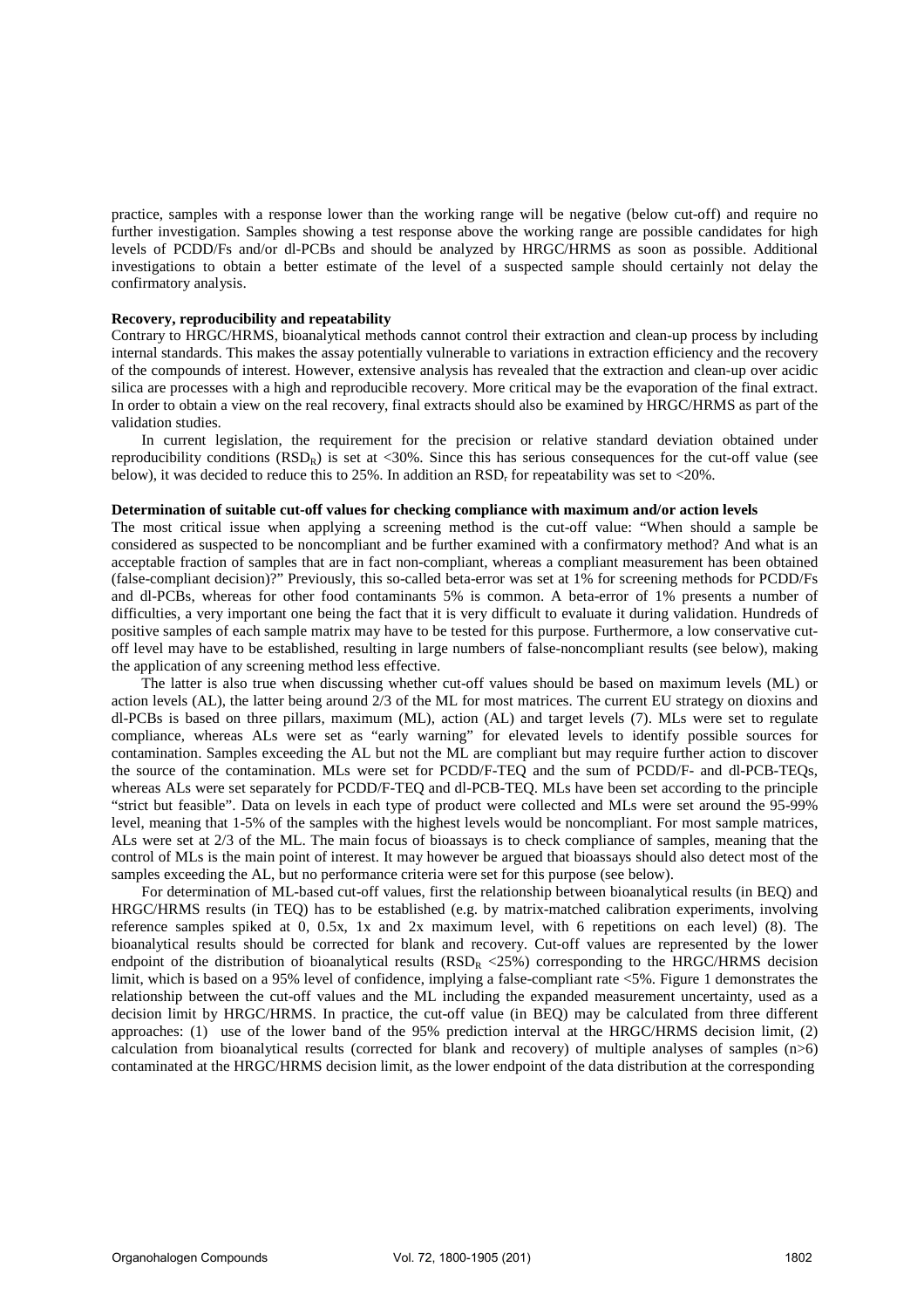

*Figure 1. Calculation of cut-off values based on a 95% level of confidence implying a false-compliant rate < 5%, and a RSDR <25%: 1. from the lower band of the 95% prediction interval at the HRGC/HRMS decision limit, 2. from multiple analysis of samples (n>6) contaminated at the HRGC/HRMS decision limit as the lower endpoint of the data distribution (represented in the figure by a bell-shaped curve) at the corresponding mean BEQ value.* 

mean BEQ value, or (3) calculation as mean value of bioanalytical results (in BEQ, corrected for blank and recovery) from multiple analysis of samples (n>6) contaminated at 2/3 the level of interest.

 This cut-off value will in practice be slightly higher than 2/3 of the ML, i.e. for most matrices corresponding to the current AL. So, based on both the theoretical considerations and the practical experience it can be concluded that cut-off values at 2/3 of the ML are suitable to guarantee a beta-error of less than 5%. In practice, BEQ-based cut-off values calculated from the RSD<sub>R</sub> achieved during validation using a limited number of samples with different matrix/congener patterns may be higher than the TEQ-based levels of interest due to a better precision than attainable in routine when an unknown spectrum of possible congener patterns has to be controlled. In such cases, cut-off values still have to be calculated from an  $RSD_R = 25\%$ , or two-thirds of the level of interest should be preferred.

 In routine, most samples exceeding the AL will be detected as well (9) but no criterion was set for a beta-error on the AL. When applying the same beta-error as for the ML, a similar approach as for the ML can be used, focusing on a HRGC/HRMS decision limit equal to the AL plus expanded measurement uncertainty. Cut-off values would be around 2/3 of the AL. However, this may result in large numbers of false-noncompliant results, since many samples in routine will have levels around this cut-off value. This is exemplified by the recent collection of data by EFSA (10), showing that most MLs are around the P95 and that many ALs fall between P75 and P90. A cutoff value around 2/3 of the AL would correspond to levels around a P75 and require HRGC/HRMS confirmation of 25% of the samples. As a result, any screening method for PCDD/Fs and dl-PCBs would in theory become useless. More importantly, the widespread use of screening methods and subsequent analysis of much larger sample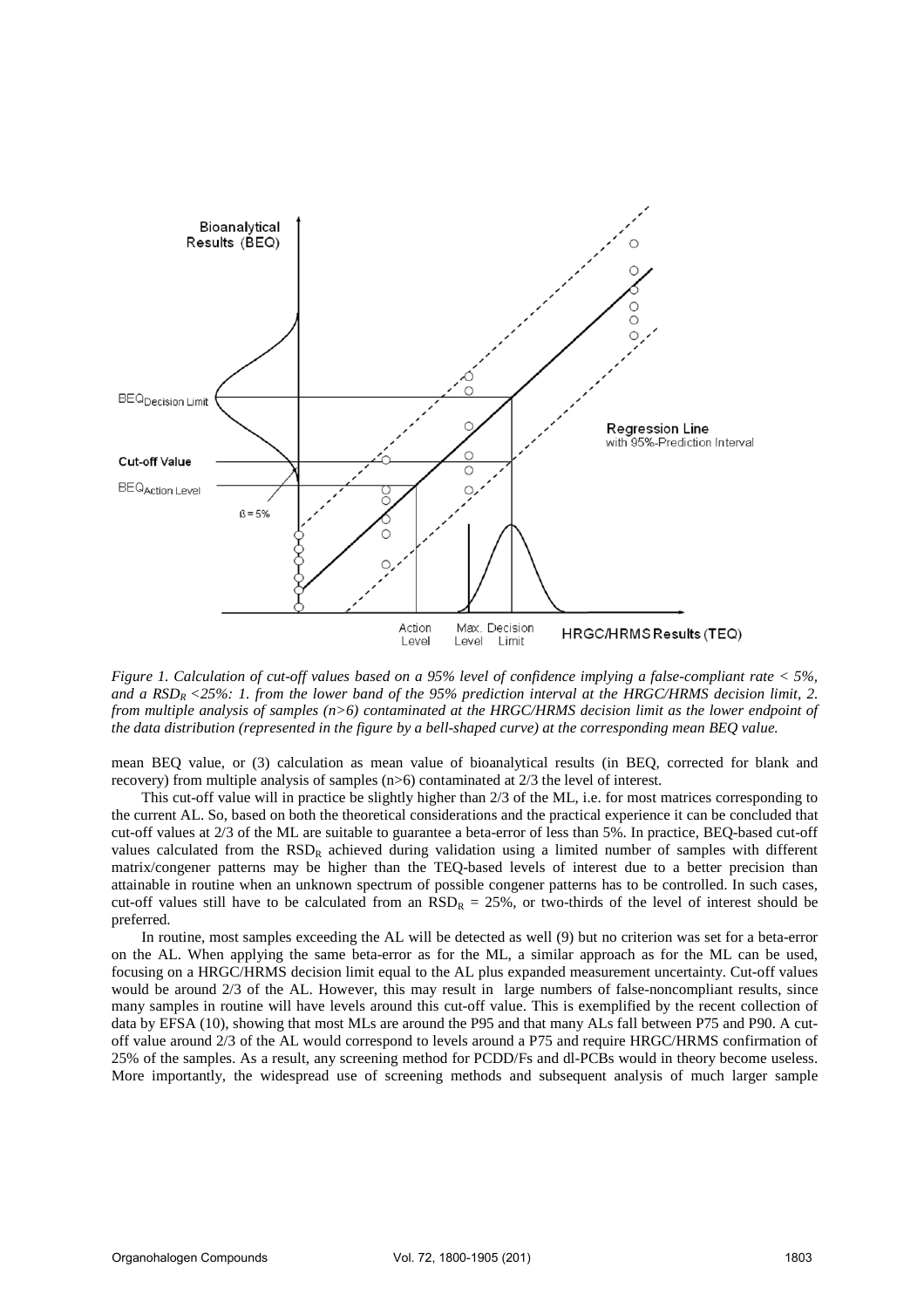numbers will actually increase the chance of detecting samples with dioxin- and dl-PCB-levels that really present a health threat.

 In practice, levels will be estimated based on a TCDD (or PCB 126) calibration curve and then be corrected for blank and recovery based on reference samples. The estimated level is then compared with the cut-off value. Levels may also be estimated from a curve based on a set of representative reference samples with levels around the cut-off level. In that case, no corrections for blank and recovery are required. This approach also allows the determination of the response (in relative light units (RLUs) for the CALUX bioassay) corresponding to the cut-off level, which can then be used to qualitatively evaluate the test result of samples (i.e. are they negative or suspected to be positive).

#### **To split or not to split**

Current EU-legislation has MLs for PCDD/Fs and the sum of PCDD/Fs and dl-PCBs for each type of product or feed ingredient. In addition, there are ALs for both PCDD/Fs and dl-PCBs. Bioanalytical methods in principle detect any AhR-agonist present in the sample extract and as such do not discriminate between PCDD/Fs and dl-PCBs. This can only be achieved by using an additional clean-up step in order to separate PCDD/Fs and dl-PCBs. Some laboratories apply such an additional step based on a column with activated carbon. This is a rather successful strategy to compare results directly with the ALs which are set separately for PCDD/Fs and dl-PCBs and with the ML separately set for PCDD/F. However, this additional step adds to the complexity of the clean-up and also has some consequences for recovery and background response.

 A major question is how to deal with the cut-off levels when not splitting the extract. It is evident that focusing on the ML for the sum of PCDD/Fs and dl-PCBs will result in a high beta-error for samples contaminated with only PCDD/Fs, which is true for many incidents. Therefore, a cut-off value based on the ML for PCDD/Fs should be the target for screening. Since ALs for dl-PCBs for a number of products are lower than for PCDD/Fs, more samples exceeding the AL for dl-PCBs might be missed.

#### **Use of reference samples**

References samples are important for control of procedure and sample matrix blank values and apparent recovery, but also for controlling the performance of the test. Furthermore, they may be used for estimating the levels of active compounds in the test samples. Ideally, reference samples are incurred materials but in the case of bioanalytical methods there is a serious risk that such samples contain unknown AhR-agonists that may give an elevated response. Ideally, a material showing a low response in the bioassay is used. Such samples can subsequently be fortified at a relatively high level, then be analyzed by HRGC/HRMS and subsequently be diluted with the blank starting material to obtain the desired activity levels (e.g. 0.5, 1 and 2x ML). Congener mixtures of PCDD/Fs and dl-PCBs should be representative for the patterns observed in food and feed, however, since there are many different patterns, this seems unfeasible. Most important is that a possible difference between the level based on the TEFs and that calculated from using the REPs in the bioassay, will not lead to an underestimation of the level in the test sample. In the case of the rat H4IIE-cells it was shown that such CALUX-based levels are for most PCDD/F patterns around 60-70%, with the exception of the pattern observed with pentachlorophenol contamination that shows a slight activity overestimation. This is due to the high contribution of HpCDD in the sample combined with its relatively high response in the test. In the case of dl-PCBs and based on the new TEFs from 2005, PCB 126 seems by far the most relevant congener. In the rat cells the REP values for this PCB vary between 0.05 and 0.067 as compared to a TEF of 0.1. So for dl-PCBs the levels in samples will be underestimated by 30-50%, when compared to HRGC/HRMS analysis, unless a standard curve of PCB 126 is used instead of TCDD. In H1L6.1c2 mouse cells, the REPs seem slightly different from those in the rat cells resulting even in an overestimation of the levels of PCDD/Fs but an even stronger underestimation of dl-PCBs. In practice it seems unnecessary to produce reference samples for each type of product but this should be demonstrated during validation.

#### **Screening and confirmatory methods, just good friends**

It seems obvious that there must be good connection between screening and confirmatory methods. Samples showing a suspected response must be analyzed by HRGC/HRMS. However, also part of the samples tested compliant should be analyzed by the confirmatory method in order to demonstrate the proper performance of the